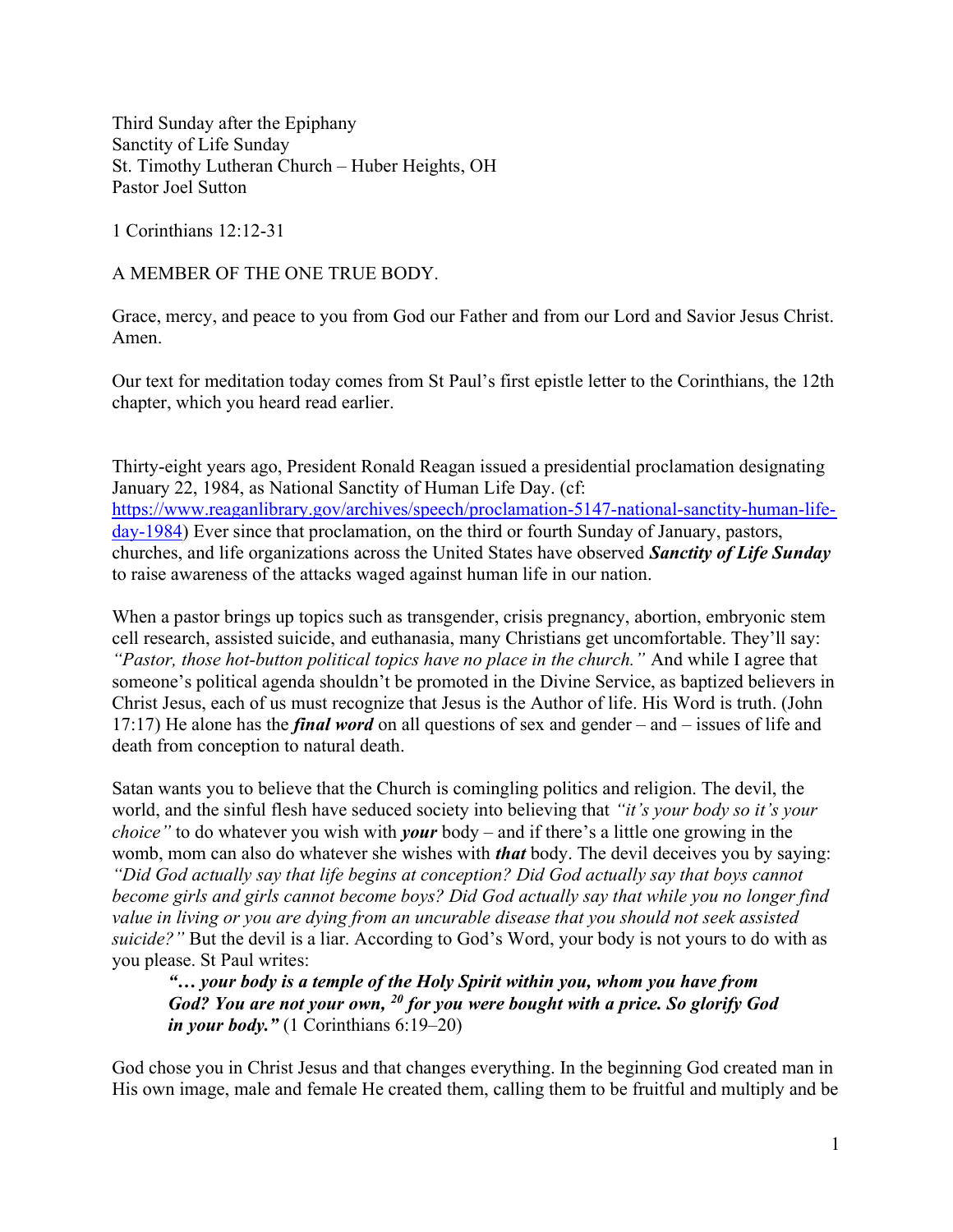stewards over His creation. (cf: Genesis 1:27-28) Therefore all human life is sacred and is to be treated with special respect. Death was never part of God's original plan for mankind but was a result of sin coming into the world. (cf: Genesis 2:17; Genesis 3:19; Romans 5:12) And because all mankind is cursed by sin, in His infinite love, God chose you and all mankind before the foundation of the world for adoption to Himself as sons through Christ Jesus whom He sent to be the substitutionary sacrifice for our sins. (cf: Ephesians 1:4-5; 1 John 4:9-10)

Scripture teaches that even before conception, God has written out the course of everyone's days, from their conception to natural death. (cf: Psalm 139:16) This means that no one is conceived apart from the will of God. Scripture also teaches that God desires all people to be saved and to come to the knowledge of the truth. (cf: 1 Timothy 2:4) It teaches that the Holy Spirit desires to call all mankind to faith through God's Word and unite them to Christ and to each other in the waters of Holy Baptism. (cf: Romans 6:3-5, 10:17) Each person is an indispensable part of the Body of Christ. St Paul writes:

 $4.12$  For just as the body is one and has many members, and all the members of the body, though many, are one body, so it is with Christ.  $^{13}$  For in one Spirit we were all baptized into one body—Jews or Greeks, slaves or free—and all were made to drink of one Spirit."  $(1$  Corinthians  $12:12-13)$ 

The human body is made up of many, many different parts: groups of cells that form tissues and tissues that form organs and organs into organ system, eyes, ears, hands, feet, and so on. So, too, is the Body of Christ, the one holy Christian and Apostolic Church. It is made up of many unique and diverse individuals, slave and free, from various political and socioeconomic backgrounds. All who have been baptized have been united into one Body and one Spirit – and are one in Christ Jesus. (cf: Galatians 3:27–28; Ephesians 4:4-5) To be sure, none of this is of your own doing. You could no more chose to be conceived than to be saved. Jesus says to you:

 $416$  You did not choose me, but I chose you and appointed you that you should go and bear fruit..." (John  $15:16$ )

You are *critical* to the Body of Christ. Sure, you might not think so. You may not be the most talented singer, speaker, or leader in the congregation. I know that I'm certainly not. Or maybe you believe that everything in Christ's Church can operate just fine without you. In our text St Paul stresses that no matter how insignificant a part of the body may seem, each has its own vital role to play in the healthy functioning of the whole.

Perhaps pride and jealousy cause you to desire that God had made you a different part of the body with a higher or lower gift. Just like your human body, every member of the Body of Christ cannot have the same function. Repent of thinking that the Church doesn't need you. Repent of your pride and jealousy. Repent of your rebelling against God's will for your life. It's not you or your fellow believer that placed you into the Body with your specific gift. St Paul says that:

## "... God arranged the members in the body, each one of them, as he chose."  $(1)$ Corinthians 12:18)

God arranged eyes and hands, head and feet – each to assist and complement each other. The body is like a choir or an orchestra, where each singer or musician has an assigned and vital role in producing a pleasing result. Similarly, God chose you as an individual part of Body and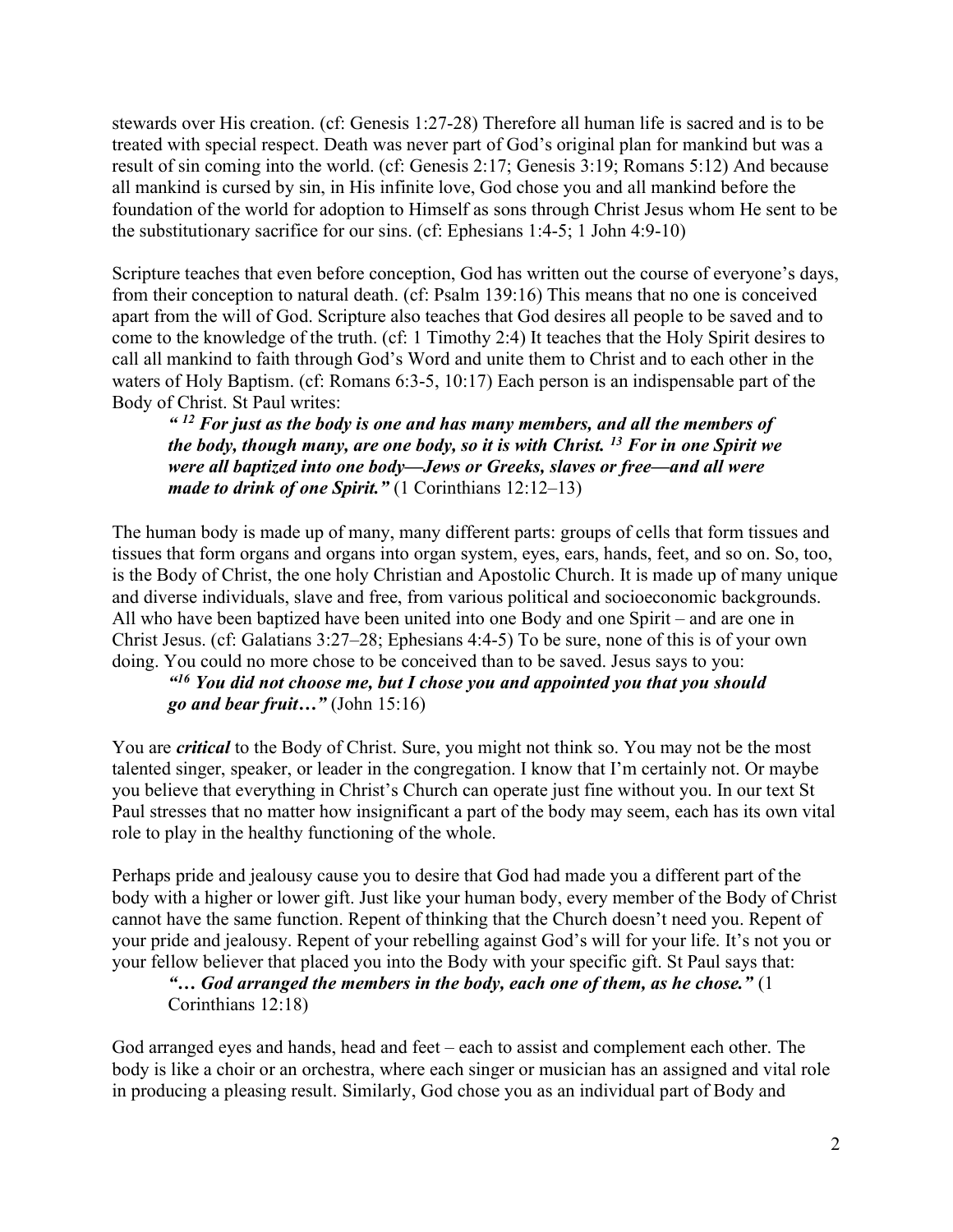appointed you that you should go and bear fruit. If He has granted you the gift of music, bear fruits with hymns and spiritual songs, singing and making melody to the Lord with your heart. (cf: Ephesians 5:19) If He has granted you the gift of teaching, bear your fruits in the Sunday School department where we have plenty of children and too few teachers. If He has granted you the gift of leadership, bear your fruits on the Church Council leading St Timothy into the future. If He has blessed you with the gift of finances, bear your fruits of tithes and offerings so that the lights and heat stay on, the Gospel is proclaimed, and the Sacraments are administered in this place.

No matter how insignificant a part of the body may seem, each has its own vital role to play in the healthy functioning of the whole. Even those parts that you and I think are lacking and ineffective. St Paul says:

"... the parts of the body that seem to be weaker are indispensable,  $^{23}$  and on those parts of the body that we think less honorable we bestow the greater honor, and our unpresentable parts are treated with greater modesty,  $^{24}$  which our more presentable parts do not require. But God has so composed the body, giving greater honor to the part that lacked it."  $(1$  Corinthians  $12:21-24)$ 

Unfortunately, the world views those born with physical and mental disabilities as weak and unpresentable. If those disabilities are discovered before birth, and for the unplanned or inconvenient pregnancy, society's answer is abortion. People who are no longer able to work, no longer find value in living, or are dying from an uncurable disease – now seek out assisted suicide. They call it death with dignity. They call assisted suicide – death with dignity. Death with dignity sounds majestic but it is not. There is no dignity in taking your own life. The only One who died with dignity died in *glory* at the hands of sinful men, bleeding and dying to purchase you from death into life. You are not your own. As for all of your self-perceived deficiencies, it is:

"... God [who] arranged the members in the body, each one of them, as he chose." (1 Corinthians 12:18)

God chooses what is foolish in the world to shame the wise; He chooses what is weak in the world to shame the strong. (cf: 1 Corinthians 1:27) On the Last Day, many who are first will be last and many who are last will be first. (cf: Matthew 19:30) Jesus would remind you that His grace is sufficient for His power is made perfect in weakness. (cf: 2 Corinthians 12:9) In His rich wisdom our Lord has given us these parts of the body to be treated with greater modesty, to serve in love and compassion just as Christ loves and compassionately serves you. He would have you love one another with brotherly affection, attempting to outdo one another in showing honor and service to those deemed inferior. (cf: Romans 12:10)

"<sup>26</sup> If one member suffers, all suffer together; if one member is honored, all rejoice together." (1 Corinthians 12:26)

Brothers and sisters, in Christ, Life Sunday is not political. Christ Jesus is the Author of life. His Word is truth. He alone has the *final word* on all questions of sex and gender – and – issues of life and death from conception to natural death. Thankfully, the God who chose to knit you together in your mother's womb (cf: Psalm 139:13) also chose not to let you die in your sin. He chose instead to redeem you so you could be reconciled to Him. For all the times you have